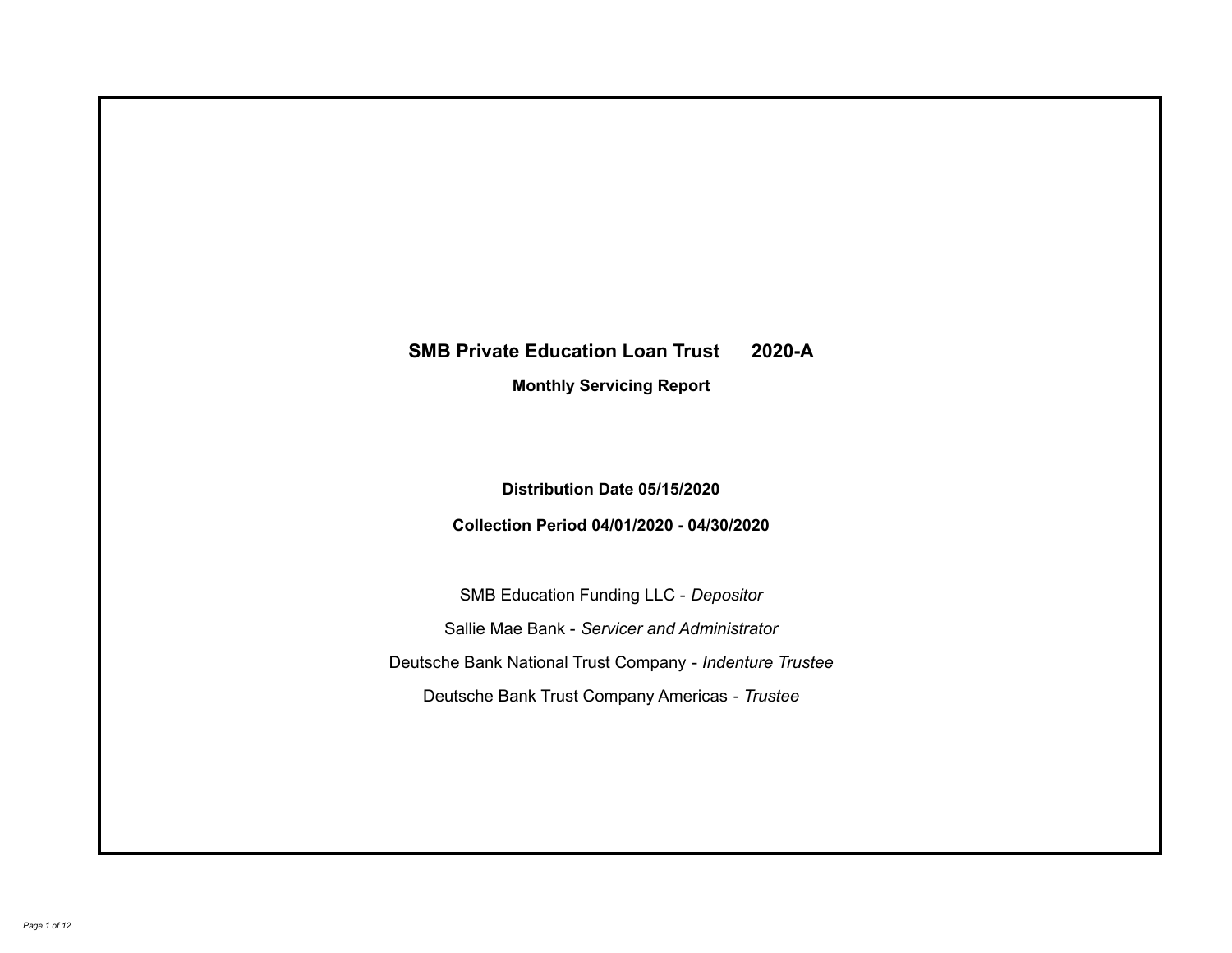| Α           | <b>Student Loan Portfolio Characteristics</b>   |                                              | Settlement Date<br>02/12/2020 | 03/31/2020            | 04/30/2020            |
|-------------|-------------------------------------------------|----------------------------------------------|-------------------------------|-----------------------|-----------------------|
|             | <b>Principal Balance</b>                        |                                              | \$633,058,651.76              | \$621,935,206.32      | \$614,876,015.74      |
|             | Interest to be Capitalized Balance              |                                              | 43,030,628.43                 | 42,952,614.90         | 43,556,432.92         |
|             | Pool Balance                                    |                                              | \$676,089,280.19              | \$664,887,821.22      | \$658,432,448.66      |
|             | Weighted Average Coupon (WAC)                   |                                              |                               |                       |                       |
|             |                                                 | WAC1 (Contractual Interest Rate on the Loan) | 9.50%                         | 9.07%                 | 8.79%                 |
|             |                                                 | WAC2 (Average of Applicable Interest Rate)   | 9.47%                         | 9.04%                 | 8.76%                 |
|             | WAC3 (Average of Actual Interest Rate)          |                                              | 9.38%                         | 8.96%                 | 8.68%                 |
|             | Weighted Average Remaining Term                 |                                              | 138.37                        | 137.80                | 137.48                |
|             | Number of Loans                                 |                                              | 54,630                        | 53,887                | 53,317                |
|             | Number of Borrowers<br>Pool Factor              |                                              | 52,691                        | 51,978<br>0.983431983 | 51,434<br>0.973883876 |
|             | Since Issued Total Constant Prepayment Rate (1) |                                              |                               | 11.89%                | 11.47%                |
|             |                                                 |                                              |                               |                       |                       |
| В           | <b>Debt Securities</b>                          | Cusip/Isin                                   | 04/15/2020                    |                       | 05/15/2020            |
|             | A <sub>1</sub>                                  | 78449UAA6                                    | \$180,891,743.55              |                       | \$172,623,307.57      |
|             | A <sub>2</sub> A                                | 78449UAB4                                    | \$320,000,000.00              |                       | \$320,000,000.00      |
|             | A2B                                             | 78449UAC2                                    | \$50,000,000.00               |                       | \$50,000,000.00       |
|             | В                                               | 78449UAD0                                    | \$47,000,000.00               |                       | \$47,000,000.00       |
|             |                                                 |                                              |                               |                       |                       |
| $\mathbf C$ | <b>Certificates</b>                             | <b>Cusip/Isin</b>                            | 04/15/2020                    |                       | 05/15/2020            |
|             | Residual                                        | 78449UAE8                                    | \$100,000.00                  |                       | \$100,000.00          |
|             |                                                 |                                              |                               |                       |                       |
| D           | <b>Account Balances</b>                         |                                              | 04/15/2020                    |                       | 05/15/2020            |
|             | Reserve Account Balance                         |                                              | \$1,729,328.00                |                       | \$1,729,328.00        |
|             |                                                 |                                              |                               |                       |                       |
| E           | <b>Asset / Liability</b>                        |                                              | 04/15/2020                    |                       | 05/15/2020            |
|             | Overcollateralization Percentage                |                                              | 10.08%                        |                       | 10.45%                |
|             | Specified Overcollateralization Amount          |                                              | \$166,221,955.31              |                       | \$164,608,112.17      |
|             | <b>Actual Overcollateralization Amount</b>      |                                              | \$66.996.077.67               |                       | \$68,809,141.09       |

(1) For additional information, see 'Since Issued CPR Methodology' found on page 11 of this report.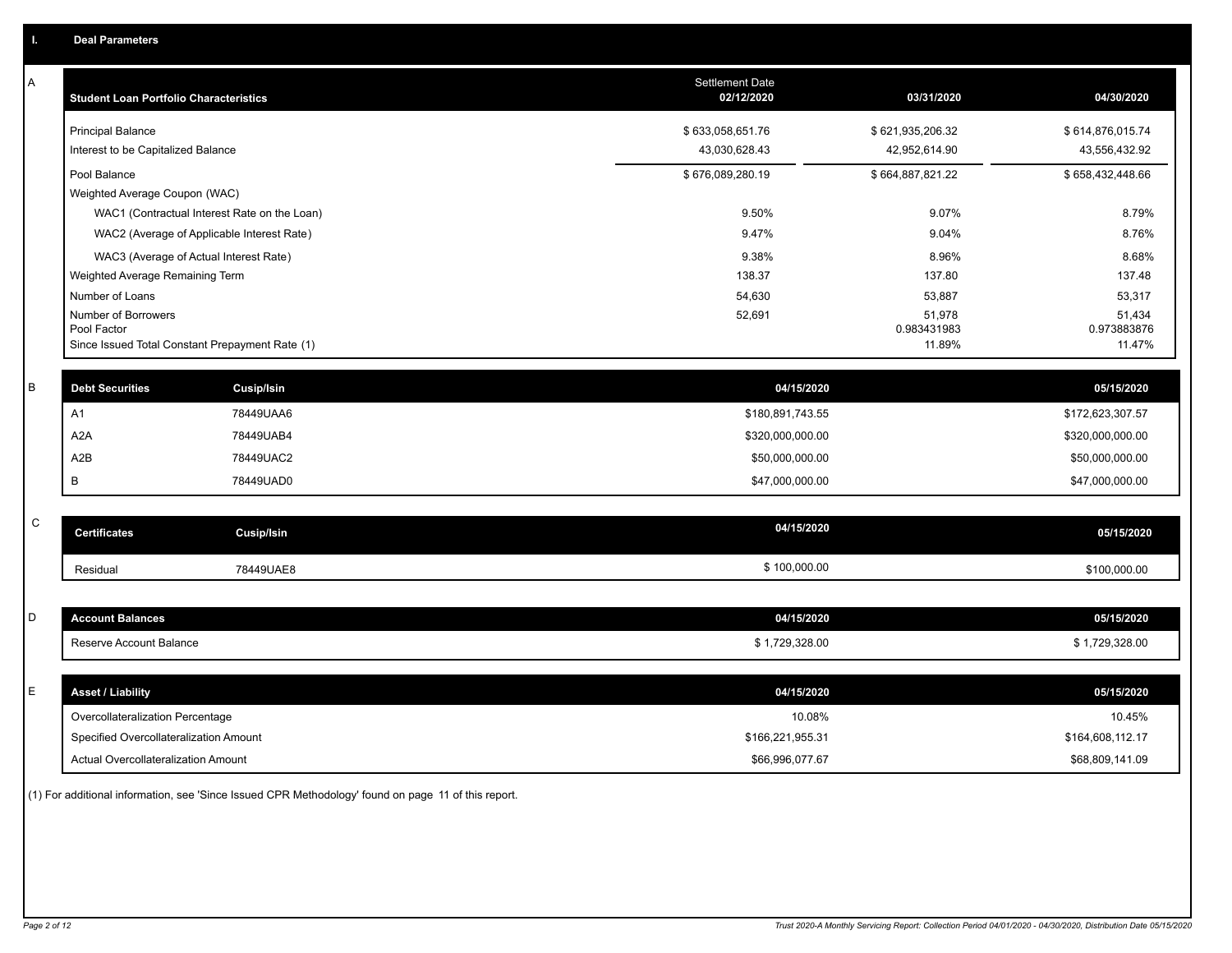## **II. 2020-A Trust Activity 04/01/2020 through 04/30/2020**

| <b>Borrower Principal</b><br>7,119,328.70<br>0.00<br><b>Consolidation Activity Principal</b><br>0.00<br>Seller Principal Reimbursement<br>0.00<br>Servicer Principal Reimbursement<br>0.00<br>Delinquent Principal Purchases by Servicer<br><b>Other Principal Deposits</b><br>52,365.57 |  |
|------------------------------------------------------------------------------------------------------------------------------------------------------------------------------------------------------------------------------------------------------------------------------------------|--|
|                                                                                                                                                                                                                                                                                          |  |
|                                                                                                                                                                                                                                                                                          |  |
|                                                                                                                                                                                                                                                                                          |  |
|                                                                                                                                                                                                                                                                                          |  |
|                                                                                                                                                                                                                                                                                          |  |
|                                                                                                                                                                                                                                                                                          |  |
| \$7,171,694.27<br><b>Total Principal Receipts</b>                                                                                                                                                                                                                                        |  |
| B<br><b>Student Loan Interest Receipts</b>                                                                                                                                                                                                                                               |  |
| Borrower Interest<br>2,456,376.06                                                                                                                                                                                                                                                        |  |
| 0.00<br><b>Consolidation Activity Interest</b>                                                                                                                                                                                                                                           |  |
| 0.00<br>Seller Interest Reimbursement                                                                                                                                                                                                                                                    |  |
| 0.00<br>Servicer Interest Reimbursement                                                                                                                                                                                                                                                  |  |
| 0.00<br>Delinquent Interest Purchases by Servicer                                                                                                                                                                                                                                        |  |
| Other Interest Deposits<br>3,274.16                                                                                                                                                                                                                                                      |  |
| \$2,459,650.22<br><b>Total Interest Receipts</b>                                                                                                                                                                                                                                         |  |
| C<br><b>Recoveries on Realized Losses</b><br>\$4,461.51                                                                                                                                                                                                                                  |  |
| \$4,185.03<br>D<br><b>Investment Income</b>                                                                                                                                                                                                                                              |  |
| E<br>\$0.00<br><b>Funds Borrowed from Next Collection Period</b>                                                                                                                                                                                                                         |  |
| F<br>\$0.00<br><b>Funds Repaid from Prior Collection Period</b>                                                                                                                                                                                                                          |  |
| G<br>\$0.00<br>Loan Sale or Purchase Proceeds                                                                                                                                                                                                                                            |  |
| \$0.00<br>H<br>Initial Deposits to Distribution Account                                                                                                                                                                                                                                  |  |
| \$0.00<br><b>Excess Transferred from Other Accounts</b>                                                                                                                                                                                                                                  |  |
| <b>Borrower Benefit Reimbursements</b><br>\$0.00<br>J                                                                                                                                                                                                                                    |  |
| \$0.00<br>Κ<br><b>Other Deposits</b>                                                                                                                                                                                                                                                     |  |
| L<br><b>Other Fees Collected</b><br>\$0.00                                                                                                                                                                                                                                               |  |
| M<br>\$9,639,991.03<br><b>AVAILABLE FUNDS</b>                                                                                                                                                                                                                                            |  |
| N<br>Non-Cash Principal Activity During Collection Period<br>\$112,503.69                                                                                                                                                                                                                |  |
| Aggregate Purchased Amounts by the Depositor, Servicer or Seller<br>O<br>\$55,639.73                                                                                                                                                                                                     |  |
| P<br>\$0.00<br>Aggregate Loan Substitutions                                                                                                                                                                                                                                              |  |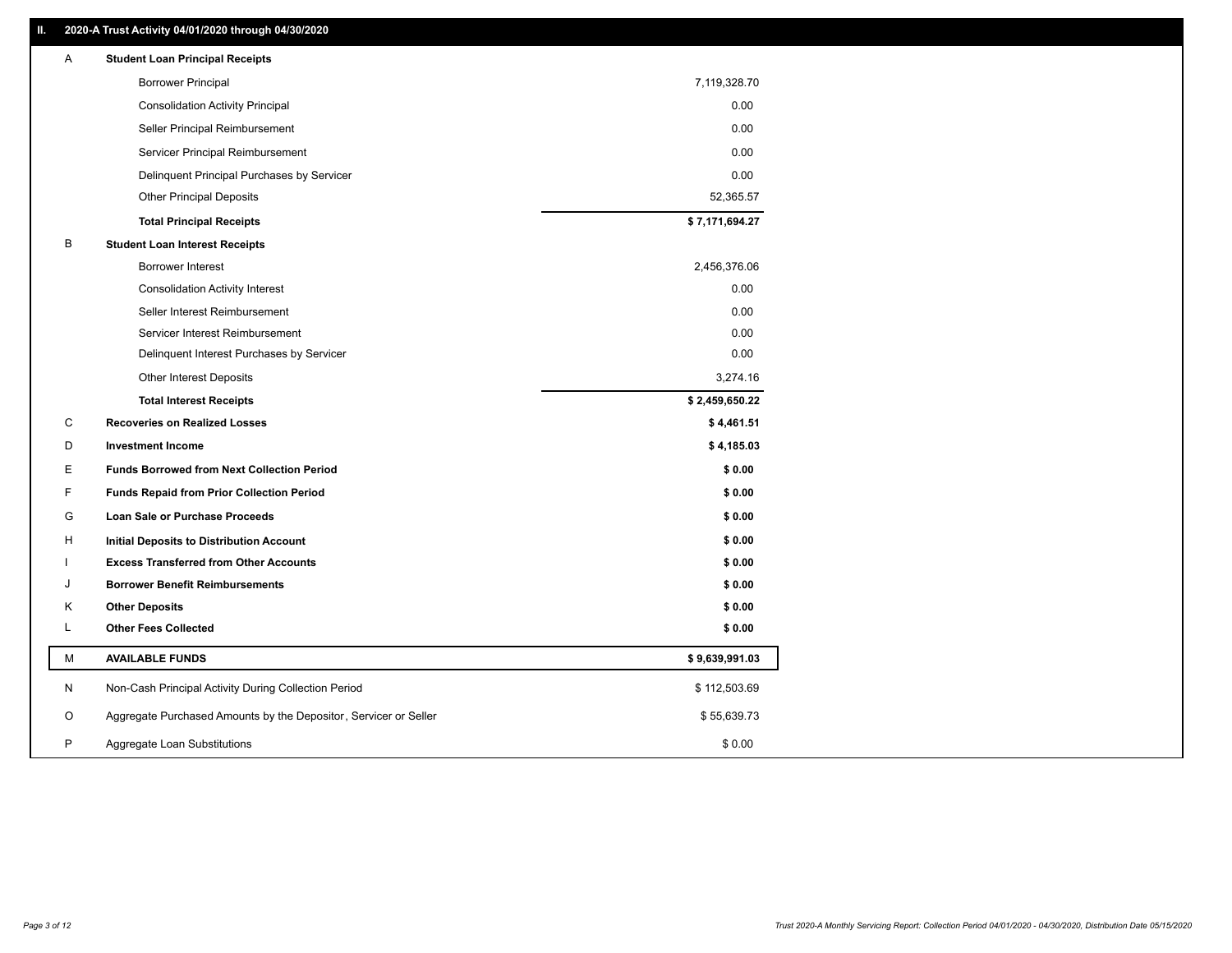|                   |                       |                          |         |                                                           | <b>Loans by Repayment Status</b> |                            |                          |         |                                                           |                |                            |
|-------------------|-----------------------|--------------------------|---------|-----------------------------------------------------------|----------------------------------|----------------------------|--------------------------|---------|-----------------------------------------------------------|----------------|----------------------------|
|                   |                       |                          |         | 04/30/2020                                                |                                  |                            |                          |         | 03/31/2020                                                |                |                            |
|                   |                       | <b>Wtd Avg</b><br>Coupon | # Loans | Principal and<br><b>Interest Accrued</b><br>to Capitalize | % of Principal                   | % of Loans in<br>Repay (1) | <b>Wtd Avg</b><br>Coupon | # Loans | Principal and<br><b>Interest Accrued</b><br>to Capitalize | % of Principal | % of Loans in<br>Repay (1) |
| INTERIM:          | IN SCHOOL             | 9.72%                    | 9,331   | \$127,673,986.40                                          | 19.391%                          | $-$ %                      | 9.95%                    | 9,457   | \$128,463,543.48                                          | 19.321%        | $-$ %                      |
|                   | GRACE                 | 9.63%                    | 1,828   | \$22,967,848.27                                           | 3.488%                           | $-$ %                      | 9.88%                    | 1,876   | \$23,426,541.68                                           | 3.523%         | $-$ %                      |
|                   | <b>DEFERMENT</b>      | 8.99%                    | 2,002   | \$25,241,187.99                                           | 3.834%                           | $-$ %                      | 9.35%                    | 2,007   | \$25,002,807.26                                           | 3.760%         | $-$ %                      |
| <b>REPAYMENT:</b> | <b>CURRENT</b>        | 8.28%                    | 34,468  | \$405,206,621.73                                          | 61.541%                          | 83.972%                    | 8.59%                    | 37,554  | \$445,701,080.70                                          | 67.034%        | 91.333%                    |
|                   | 31-60 DAYS DELINQUENT | 9.07%                    | 443     | \$6,201,748.85                                            | 0.942%                           | 1.285%                     | 9.47%                    | 433     | \$5,568,995.88                                            | 0.838%         | 1.141%                     |
|                   | 61-90 DAYS DELINQUENT | 9.23%                    | 205     | \$2,813,468.89                                            | 0.427%                           | 0.583%                     | 9.47%                    | 240     | \$3,452,569.68                                            | 0.519%         | 0.708%                     |
|                   | > 90 DAYS DELINQUENT  | 8.97%                    | 80      | \$1,058,398.78                                            | 0.161%                           | 0.219%                     | 9.95%                    | 103     | \$1,420,363.43                                            | 0.214%         | 0.291%                     |
|                   | <b>FORBEARANCE</b>    | 8.60%                    | 4,960   | \$67,269,187.75                                           | 10.217%                          | 13.940%                    | 8.86%                    | 2,217   | \$31,851,919.11                                           | 4.791%         | 6.527%                     |
| <b>TOTAL</b>      |                       |                          | 53,317  | \$658,432,448.66                                          | 100.00%                          | 100.00%                    |                          | 53,887  | \$664,887,821.22                                          | 100.00%        | 100.00%                    |

Percentages may not total 100% due to rounding  $\star$ 

1 Loans classified in "Repayment" include any loan for which interim interest only, \$25 fixed payments or full principal and interest payments are due.

|                         |                                                                                                                                                                                |                          |         |                                                           | <b>Loans by Borrower Status</b> |                                |                          |         |                                                           |                |                                |
|-------------------------|--------------------------------------------------------------------------------------------------------------------------------------------------------------------------------|--------------------------|---------|-----------------------------------------------------------|---------------------------------|--------------------------------|--------------------------|---------|-----------------------------------------------------------|----------------|--------------------------------|
|                         |                                                                                                                                                                                |                          |         | 04/30/2020                                                |                                 |                                |                          |         | 03/31/2020                                                |                |                                |
|                         |                                                                                                                                                                                | <b>Wtd Avg</b><br>Coupon | # Loans | Principal and<br><b>Interest Accrued</b><br>to Capitalize | % of Principal                  | % of Loans in<br>P&I Repay (2) | <b>Wtd Avg</b><br>Coupon | # Loans | Principal and<br><b>Interest Accrued</b><br>to Capitalize | % of Principal | % of Loans in<br>P&I Repay (2) |
| INTERIM:                | IN SCHOOL                                                                                                                                                                      | 9.17%                    | 19,287  | \$270,639,978.48                                          | 41.104%                         | $-$ %                          | 9.39%                    | 19,798  | \$277,075,070.33                                          | 41.672%        | $-$ %                          |
|                         | GRACE                                                                                                                                                                          | 9.04%                    | 3,587   | \$45,384,143.34                                           | 6.893%                          | $-$ %                          | 9.32%                    | 3,737   | \$47,032,968.28                                           | 7.074%         | $-$ %                          |
|                         | <b>DEFERMENT</b>                                                                                                                                                               | 8.65%                    | 3,609   | \$44,925,871.71                                           | 6.823%                          | $-$ %                          | 9.00%                    | 3,665   | \$45,523,651.45                                           | 6.847%         | $-$ %                          |
| P&I REPAYMENT:          | <b>CURRENT</b>                                                                                                                                                                 | 8.02%                    | 21,212  | \$220,990,890.48                                          | 33.563%                         | 74.287%                        | 8.40%                    | 23,757  | \$253,699,203.44                                          | 38.157%        | 85.925%                        |
|                         | 31-60 DAYS DELINQUENT                                                                                                                                                          | 9.08%                    | 392     | \$5,507,194.75                                            | 0.836%                          | 1.851%                         | 9.45%                    | 392     | \$5,131,653.36                                            | 0.772%         | 1.738%                         |
|                         | 61-90 DAYS DELINQUENT                                                                                                                                                          | 9.28%                    | 194     | \$2,696,327.47                                            | 0.410%                          | 0.906%                         | 9.46%                    | 223     | \$3,194,754.94                                            | 0.480%         | 1.082%                         |
|                         | > 90 DAYS DELINQUENT                                                                                                                                                           | 8.98%                    | 76      | \$1,018,854.68                                            | 0.155%                          | 0.342%                         | 9.97%                    | 98      | \$1,378,600.31                                            | 0.207%         | 0.467%                         |
|                         | FORBEARANCE                                                                                                                                                                    | 8.60%                    | 4,960   | \$67,269,187.75                                           | 10.217%                         | 22.613%                        | 8.86%                    | 2,217   | \$31,851,919.11                                           | 4.791%         | 10.788%                        |
| <b>TOTAL</b><br>$\star$ | Percentages may not total 100% due to rounding<br>2 Loans classified in "P&I Repayment" includes only those loans for which scheduled principal and interest payments are due. |                          | 53,317  | \$658,432,448.66                                          | 100.00%                         | 100.00%                        |                          | 53,887  | \$664,887,821.22                                          | 100.00%        | 100.00%                        |

WAC reflects WAC3 To conform with company standard reporting these sections now include Princial and Interest Accrued to Capitalize .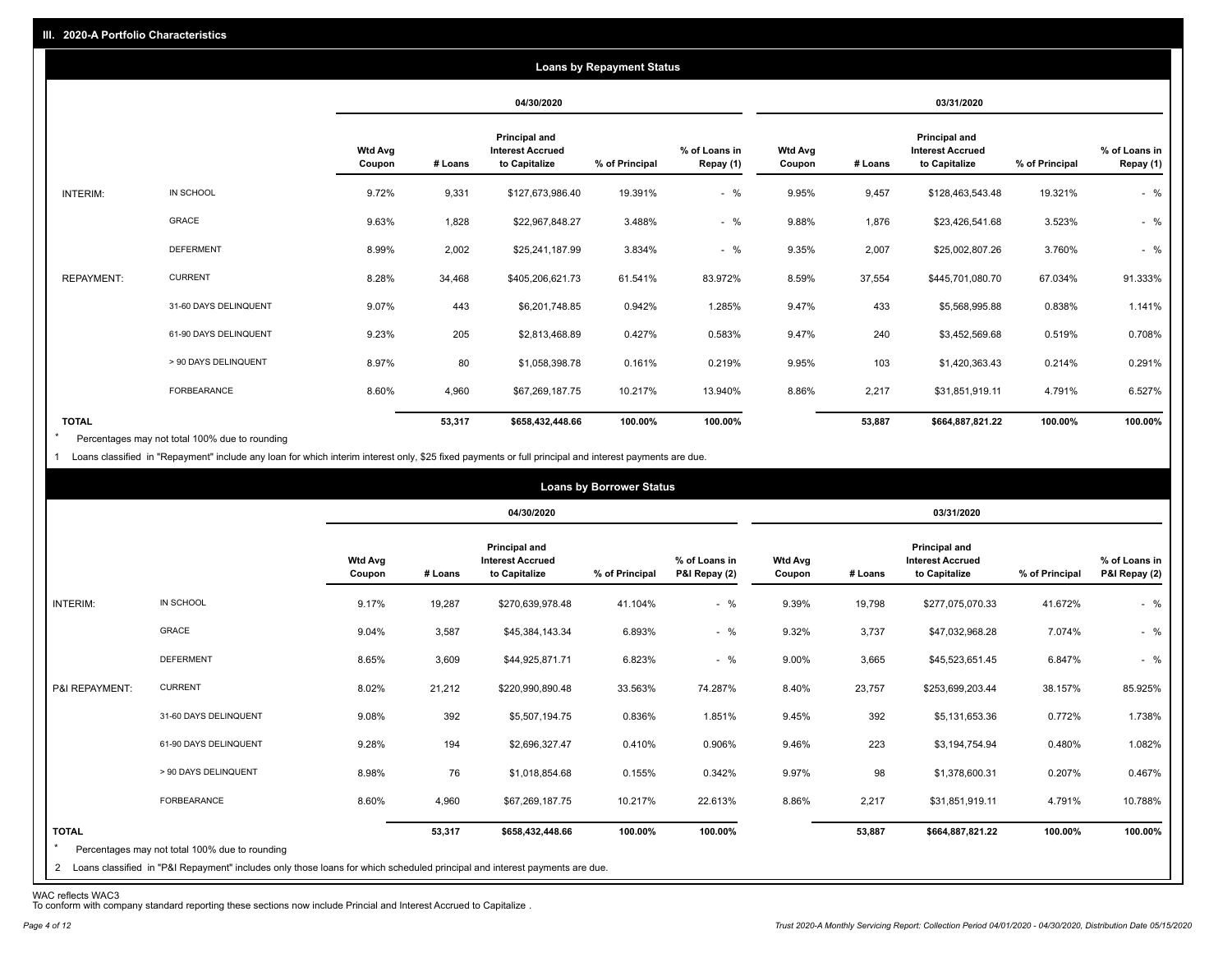|                                                                                                  | 4/30/2020        | 3/31/2020        |
|--------------------------------------------------------------------------------------------------|------------------|------------------|
| Pool Balance                                                                                     | \$658,432,448.66 | \$664,887,821.22 |
| Total # Loans                                                                                    | 53,317           | 53,887           |
| Total # Borrowers                                                                                | 51,434           | 51,978           |
| Weighted Average Coupon                                                                          | 8.76%            | 9.04%            |
| Weighted Average Remaining Term                                                                  | 137.48           | 137.80           |
| Percent of Pool - Cosigned                                                                       | 92.4%            | 92.4%            |
| Percent of Pool - Non Cosigned                                                                   | 7.6%             | 7.6%             |
| Borrower Interest Accrued for Period                                                             | \$4,485,245.29   | \$7,765,221.17   |
| <b>Outstanding Borrower Interest Accrued</b>                                                     | \$47,859,460.22  | \$46,321,502.64  |
| Gross Principal Realized Loss - Periodic *                                                       | \$339,247.64     | \$199,782.33     |
| Gross Principal Realized Loss - Cumulative *                                                     | \$539,029.97     | \$199,782.33     |
| Recoveries on Realized Losses - Periodic                                                         | \$4,461.51       | \$0.00           |
| Recoveries on Realized Losses - Cumulative                                                       | \$4,461.51       | \$0.00           |
| Net Losses - Periodic                                                                            | \$334,786.13     | \$199,782.33     |
| Net Losses - Cumulative                                                                          | \$534,568.46     | \$199,782.33     |
| Non-Cash Principal Activity - Capitalized Interest                                               | \$452,293.60     | \$3,031,069.73   |
| Since Issued Total Constant Prepayment Rate (CPR) (1)                                            | 11.47%           | 11.89%           |
| <b>Loan Substitutions</b>                                                                        | \$0.00           | \$0.00           |
| <b>Cumulative Loan Substitutions</b>                                                             | \$0.00           | \$0.00           |
| <b>Unpaid Servicing Fees</b>                                                                     | \$0.00           | \$0.00           |
| <b>Unpaid Administration Fees</b>                                                                | \$0.00           | \$0.00           |
| <b>Unpaid Carryover Servicing Fees</b>                                                           | \$0.00           | \$0.00           |
| Note Interest Shortfall                                                                          | \$0.00           | \$0.00           |
| Loans in Modification                                                                            | \$14,388,471.18  | \$13,833,387.12  |
| % of Loans in Modification as a % of Loans in Repayment (P&I)                                    | 6.25%            | 5.25%            |
|                                                                                                  |                  |                  |
| % Annualized Gross Principal Realized Loss - Periodic as a %<br>of Loans in Repayment (P&I) * 12 | 1.77%            | 0.91%            |
| % Gross Principal Realized Loss - Cumulative as a % of                                           |                  |                  |
| Original Pool Balance                                                                            | 0.08%            | 0.03%            |
|                                                                                                  |                  |                  |

\* In accordance with the Servicer's current policies and procedures, after September 1, 2017 loans subject to bankruptcy claims generally will not be reported as a charged- off unless and until they are delinquent for 120

(1) For additional information, see 'Since Issued CPR Methodology' found on page 11 of this report.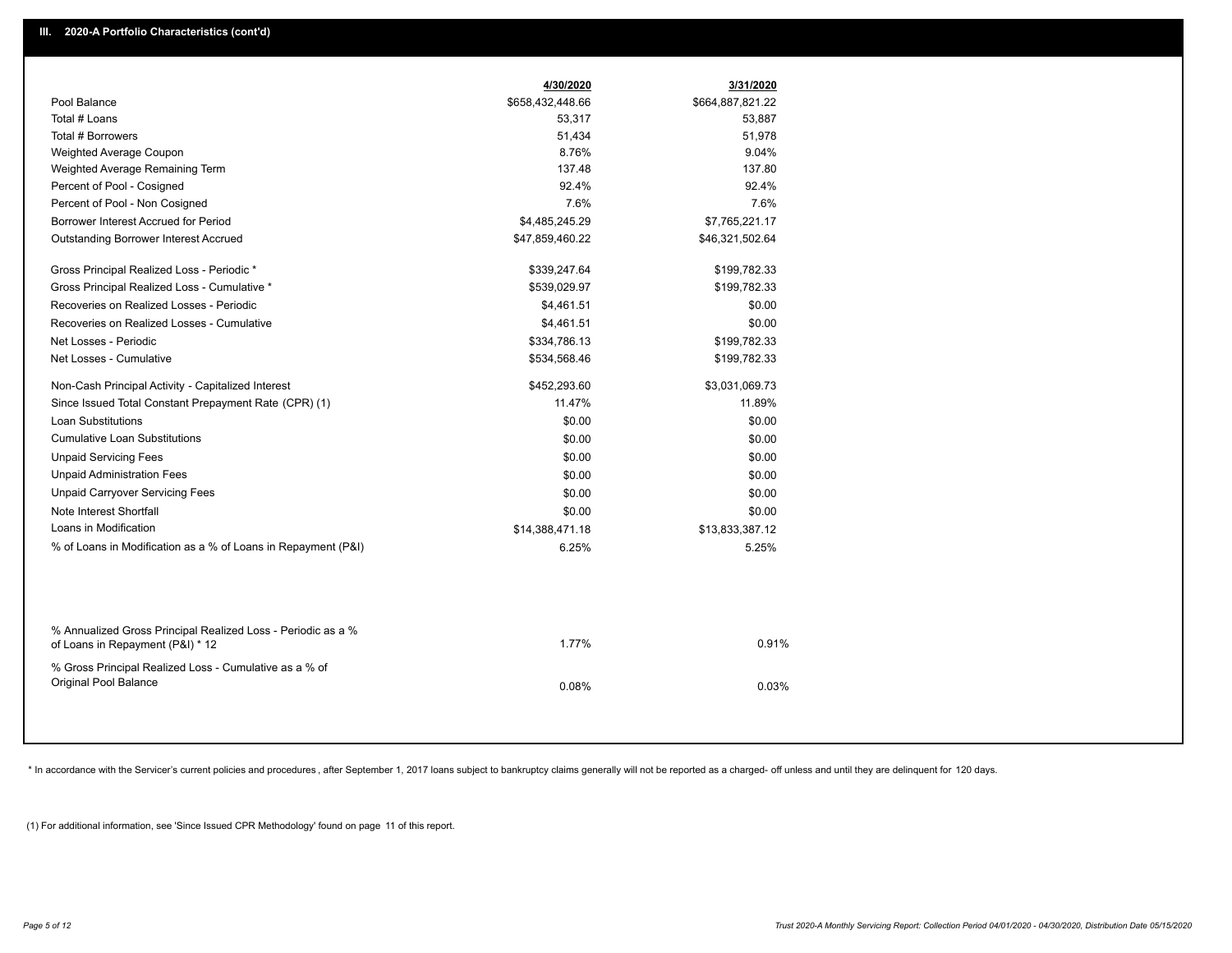#### **Loan Program**  A

|                                    | Weighted<br><b>Average Coupon</b> | # LOANS | <b>\$ AMOUNT</b> | $%$ *    |
|------------------------------------|-----------------------------------|---------|------------------|----------|
| - Smart Option Interest-Only Loans | 7.58%                             | 13.742  | \$137,128,857.39 | 20.827%  |
| - Smart Option Fixed Pay Loans     | 8.75%                             | 13,534  | \$204,524,211.27 | 31.062%  |
| - Smart Option Deferred Loans      | 9.11%                             | 26,041  | \$316,779,380.00 | 48.111%  |
| - Other Loan Programs              | $0.00\%$                          | 0       | \$0.00           | 0.000%   |
| <b>Total</b>                       | 8.68%                             | 53,317  | \$658,432,448.66 | 100.000% |

\* Percentages may not total 100% due to rounding

B

C

**Index Type**

|                       | Weighted<br><b>Average Coupon</b> | # LOANS | <b>\$ AMOUNT</b> | % *      |
|-----------------------|-----------------------------------|---------|------------------|----------|
| - Fixed Rate Loans    | 9.57%                             | 22,073  | \$281,882,409.59 | 42.811%  |
| - LIBOR Indexed Loans | 8.01%                             | 31,244  | \$376,550,039.07 | 57.189%  |
| - Other Index Rates   | $0.00\%$                          | 0       | \$0.00           | 0.000%   |
| <b>Total</b>          | 8.68%                             | 53,317  | \$658,432,448.66 | 100.000% |

\* Percentages may not total 100% due to rounding

## **Weighted Average Recent FICO**

| $0 - 639$<br>640 - 669 | 3,276<br>3,615 | \$36,206,705.99  | 5.499%   |
|------------------------|----------------|------------------|----------|
|                        |                |                  |          |
|                        |                | \$42,537,088.86  | 6.460%   |
| 670 - 699              | 6,716          | \$83,493,248.73  | 12.681%  |
| 700 - 739              | 12,385         | \$155,275,076.28 | 23.583%  |
| $740 +$                | 27,323         | \$340,905,748.48 | 51.775%  |
| $N/A$ <sub>(1)</sub>   | $\overline{2}$ | \$14,580.32      | 0.002%   |
| <b>Total</b>           | 53,317         | \$658,432,448.66 | 100.000% |

WAC reflects WAC3

To conform with company standard reporting these sections now include Princial and Interest Accrued to Capitalize .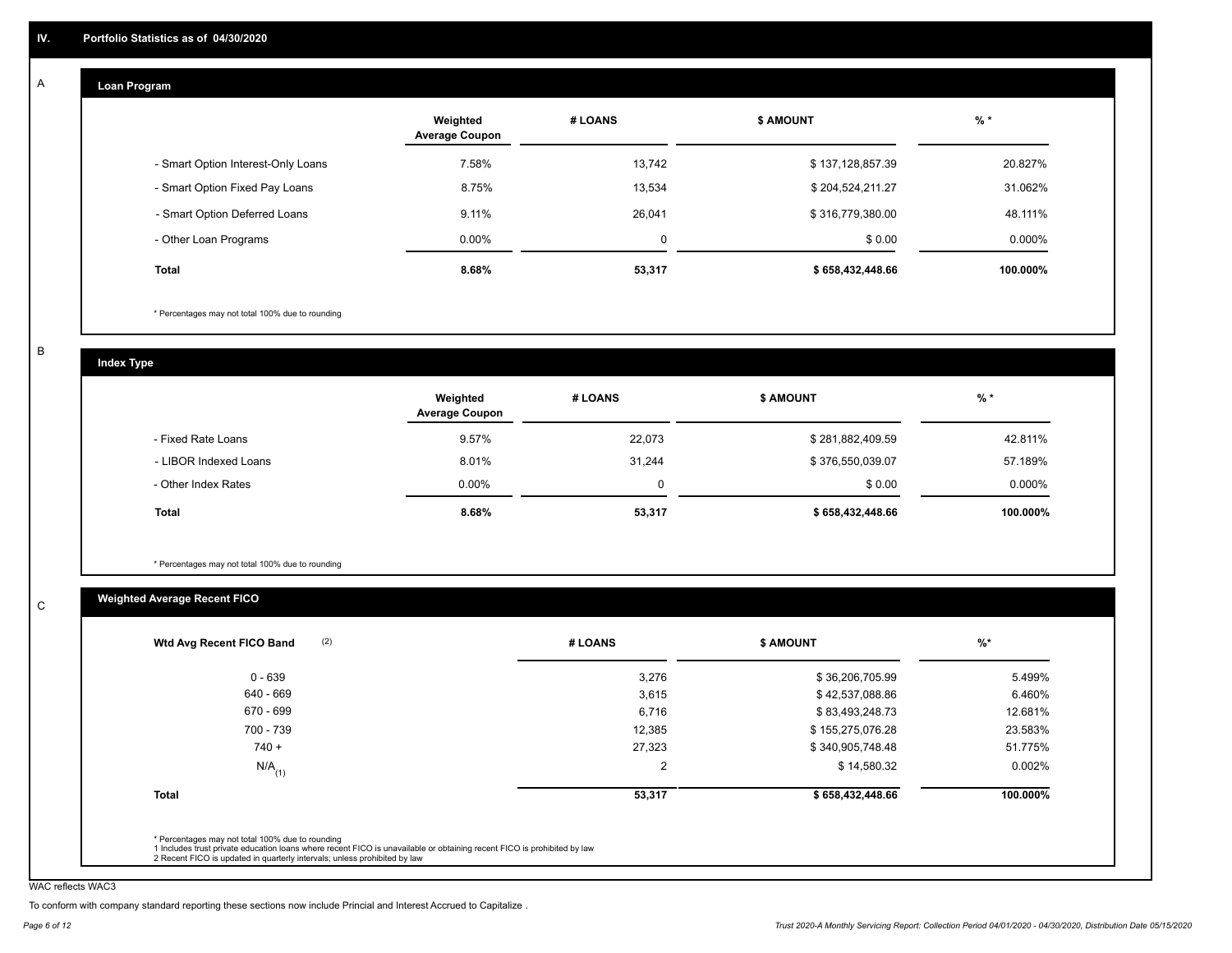| V. |       | 2020-A Reserve Account and Principal Distribution Calculations                       |                  |  |
|----|-------|--------------------------------------------------------------------------------------|------------------|--|
| А. |       | <b>Reserve Account</b>                                                               |                  |  |
|    |       | Specified Reserve Account Balance                                                    | \$1,729,328.00   |  |
|    |       | Actual Reserve Account Balance                                                       | \$1,729,328.00   |  |
| В. |       | <b>Principal Distribution Amount</b>                                                 |                  |  |
|    | i.    | Class A Notes Outstanding                                                            | \$550,891,743.55 |  |
|    | ii.   | Pool Balance                                                                         | \$658,432,448.66 |  |
|    | iii.  | First Priority Principal Distribution Amount (i - ii)                                | \$0.00           |  |
|    | iv.   | Class A and B Notes Outstanding                                                      | \$597,891,743.55 |  |
|    | v.    | First Priority Principal Distribution Amount                                         | \$0.00           |  |
|    | vi.   | Pool Balance                                                                         | \$658,432,448.66 |  |
|    | Vii.  | Specified Overcollateralization Amount                                               | \$164,608,112.17 |  |
|    | viii. | Regular Principal Distribution Amount (if (iv > 0, (iv - v) - (vi - vii))            | \$104,067,407.06 |  |
|    | ix.   | Pool Balance                                                                         | \$658,432,448.66 |  |
|    | х.    | 10% of Initial Pool Balance                                                          | \$67,608,928.02  |  |
|    | xi.   | First Priority Principal Distribution Amount                                         | \$0.00           |  |
|    | xii.  | Regular Principal Distribution Amount                                                | \$104,067,407.06 |  |
|    | xiii. | Available Funds (after payment of waterfall items A through I)                       | \$0.00           |  |
|    |       | xiv. Additional Principal Distribution Amount (if(vi <= x,min(xiii, vi - xi - xii))) | \$0.00           |  |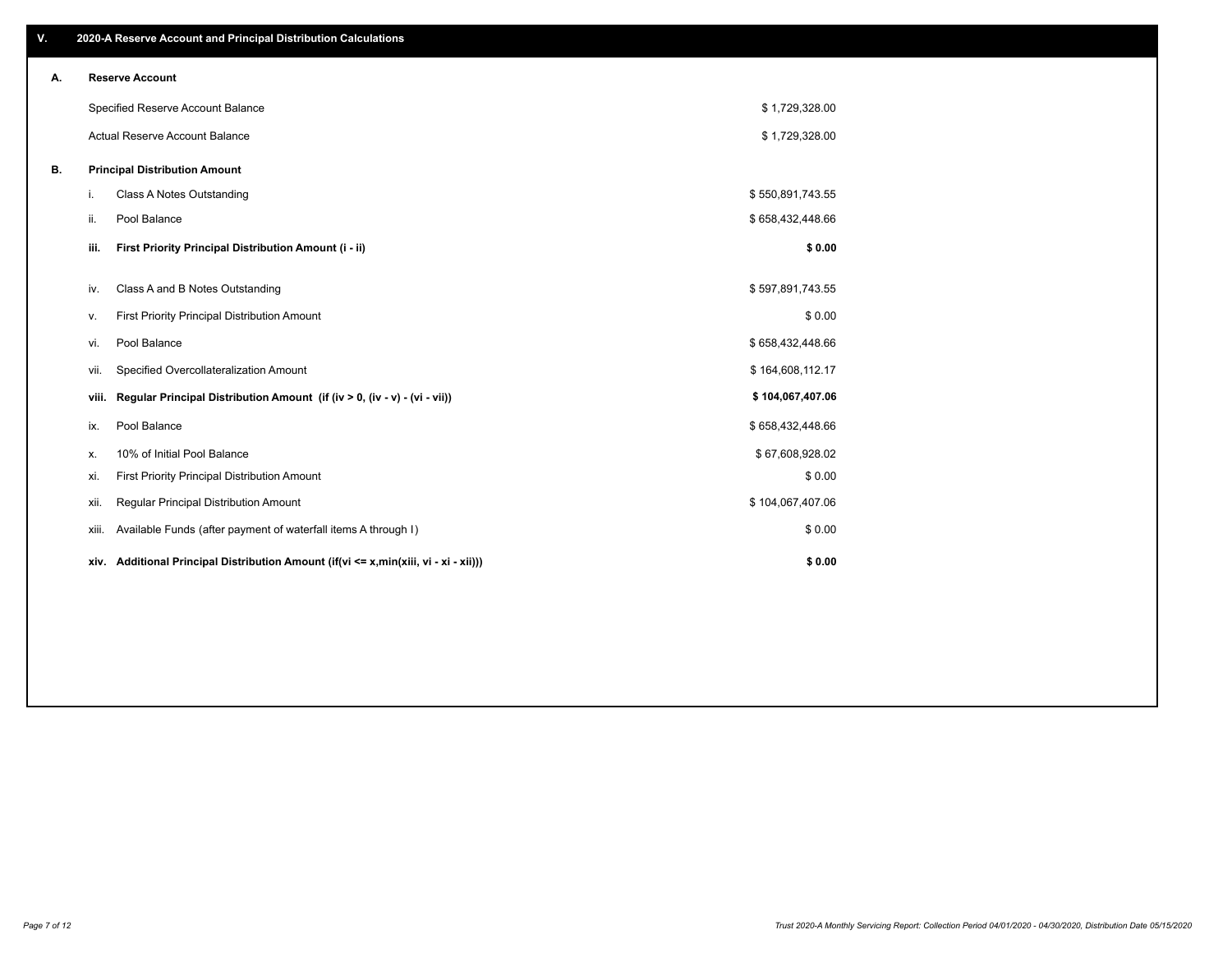|               |                                                                                                                                                 | Paid                                   | <b>Funds Balance</b>                               |
|---------------|-------------------------------------------------------------------------------------------------------------------------------------------------|----------------------------------------|----------------------------------------------------|
|               | <b>Total Available Funds</b>                                                                                                                    |                                        | \$9,639,991.03                                     |
| A             | <b>Trustee Fees</b>                                                                                                                             | \$0.00                                 | \$9,639,991.03                                     |
| В             | <b>Servicing Fees</b>                                                                                                                           | \$414,627.54                           | \$9,225,363.49                                     |
| C             | i. Administration Fees<br>ii. Unreimbursed Administrator Advances plus any Unpaid                                                               | \$8,333.00<br>\$0.00                   | \$9,217,030.49<br>\$9,217,030.49                   |
| D<br>E.<br>F. | Class A Noteholders Interest Distribution Amount<br><b>First Priority Principal Payment</b><br>Class B Noteholders Interest Distribution Amount | \$831,094.51<br>\$0.00<br>\$117,500.00 | \$8,385,935.98<br>\$8,385,935.98<br>\$8,268,435.98 |
| G             | Reinstatement Reserve Account                                                                                                                   | \$0.00                                 | \$8,268,435.98                                     |
| H             | <b>Regular Principal Distribution</b>                                                                                                           | \$8,268,435.98                         | \$0.00                                             |
| $\mathbf{I}$  | <b>Carryover Servicing Fees</b>                                                                                                                 | \$0.00                                 | \$0.00                                             |
| J             | Additional Principal Distribution Amount                                                                                                        | \$0.00                                 | \$0.00                                             |
| Κ             | Unpaid Expenses of Trustee                                                                                                                      | \$0.00                                 | \$0.00                                             |
| L<br>М        | Unpaid Expenses of Administrator<br>Remaining Funds to the Residual Certificateholders                                                          | \$0.00<br>\$0.00                       | \$0.00<br>\$0.00                                   |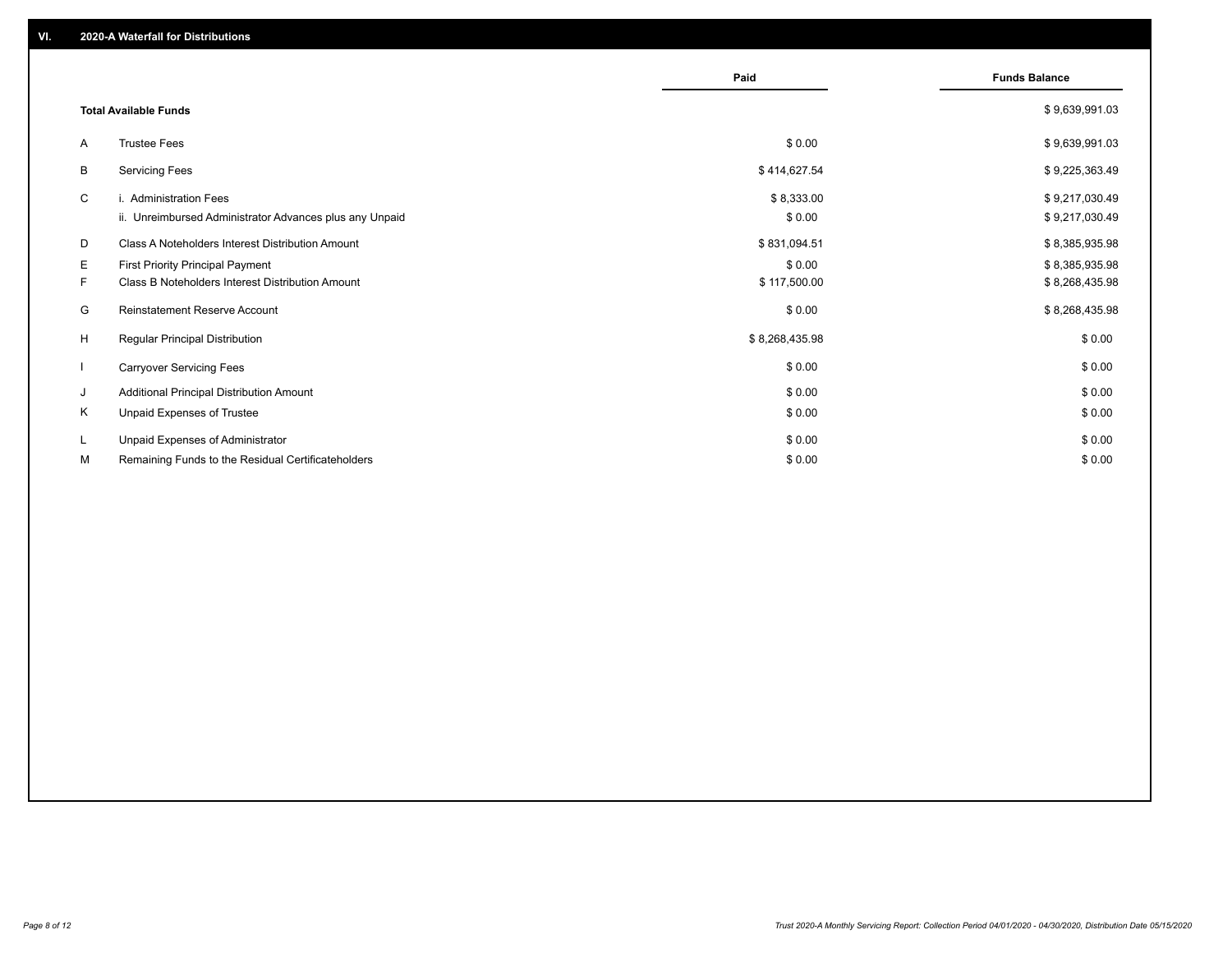| <b>Distribution Amounts</b>                                |                         |                         |                         |
|------------------------------------------------------------|-------------------------|-------------------------|-------------------------|
|                                                            | A <sub>1</sub>          | A <sub>2</sub> A        | A <sub>2</sub> B        |
| Cusip/Isin                                                 | 78449UAA6               | 78449UAB4               | 78449UAC2               |
| <b>Beginning Balance</b>                                   | \$180,891,743.55        | \$320,000,000.00        | \$50,000,000.00         |
| Index                                                      | <b>LIBOR</b>            | <b>FIXED</b>            | <b>LIBOR</b>            |
| Spread/Fixed Rate                                          | 0.30%                   | 2.23%                   | 0.83%                   |
| Record Date (Days Prior to Distribution)                   | 1 NEW YORK BUSINESS DAY | 1 NEW YORK BUSINESS DAY | 1 NEW YORK BUSINESS DAY |
| Accrual Period Begin                                       | 4/15/2020               | 4/15/2020               | 4/15/2020               |
| <b>Accrual Period End</b>                                  | 5/15/2020               | 5/15/2020               | 5/15/2020               |
| Daycount Fraction                                          | 0.08333333              | 0.08333333              | 0.08333333              |
| Interest Rate*                                             | 1.11400%                | 2.23000%                | 1.64400%                |
| <b>Accrued Interest Factor</b>                             | 0.000928333             | 0.001858333             | 0.001370000             |
| <b>Current Interest Due</b>                                | \$167,927.84            | \$594,666.67            | \$68,500.00             |
| Interest Shortfall from Prior Period Plus Accrued Interest | $$ -$                   | $\frac{2}{3}$ -         | $\mathsf{\$}$ -         |
| <b>Total Interest Due</b>                                  | \$167,927.84            | \$594,666.67            | \$68,500.00             |
| <b>Interest Paid</b>                                       | \$167,927.84            | \$594,666.67            | \$68,500.00             |
| <b>Interest Shortfall</b>                                  | $$ -$                   | $\mathsf{\$}$ -         | $$ -$                   |
| <b>Principal Paid</b>                                      | \$8,268,435.98          | $$ -$                   | $$ -$                   |
| <b>Ending Principal Balance</b>                            | \$172,623,307.57        | \$320,000,000.00        | \$50,000,000.00         |
| Paydown Factor                                             | 0.037755415             | 0.000000000             | 0.000000000             |
| <b>Ending Balance Factor</b>                               | 0.788234281             | 1.000000000             | 1.000000000             |

\* Pay rates for Current Distribution. For the interest rates applicable to the next distribution date, please see https://www.salliemae.com/about/investors/data/SMBabrate.txt.

**VII. 2020-A Distributions**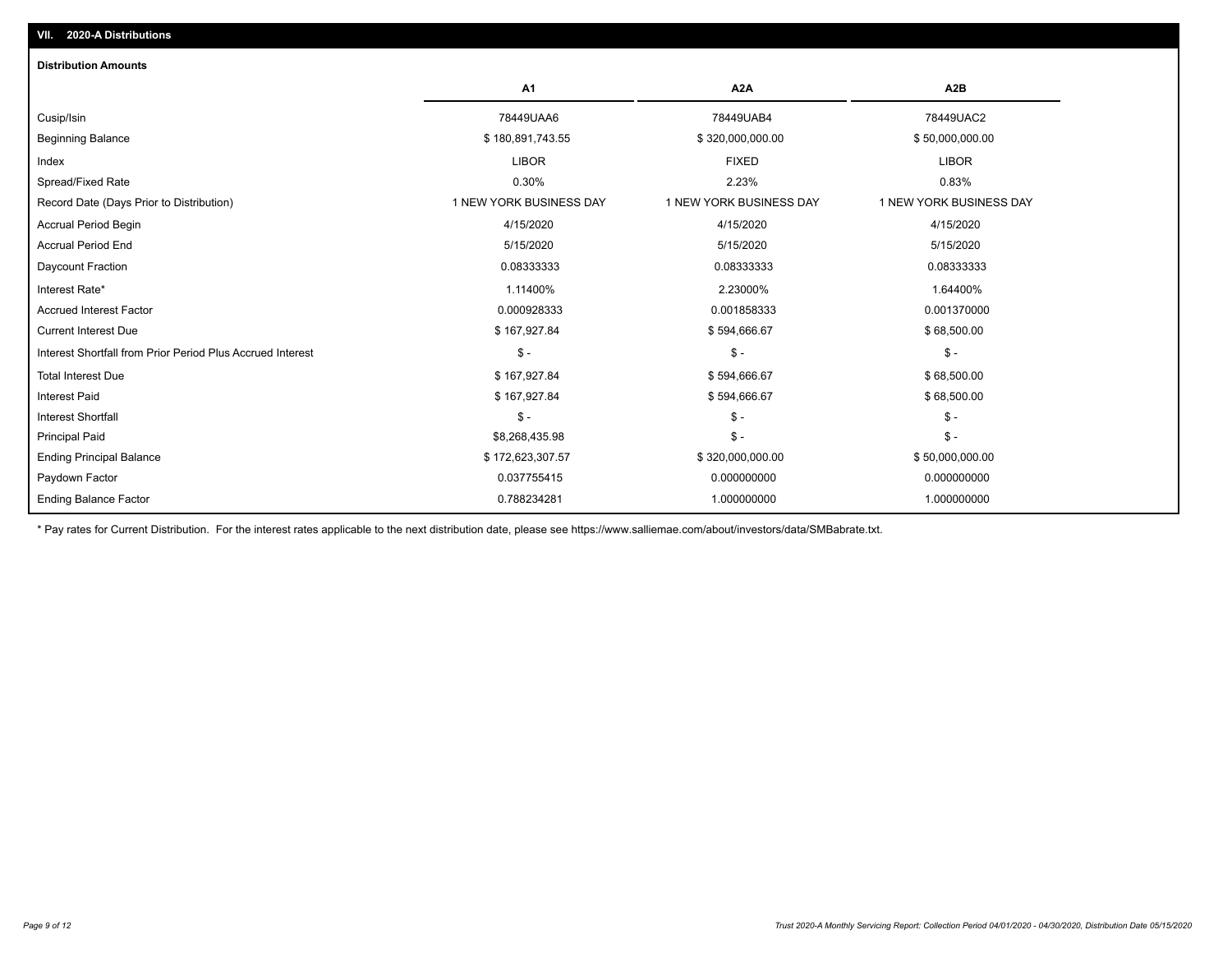| VII. 2020-A Distributions                                  |                         |
|------------------------------------------------------------|-------------------------|
| <b>Distribution Amounts</b>                                |                         |
|                                                            | В                       |
| Cusip/Isin                                                 | 78449UAD0               |
| <b>Beginning Balance</b>                                   | \$47,000,000.00         |
| Index                                                      | <b>FIXED</b>            |
| Spread/Fixed Rate                                          | 3.00%                   |
| Record Date (Days Prior to Distribution)                   | 1 NEW YORK BUSINESS DAY |
| Accrual Period Begin                                       | 4/15/2020               |
| <b>Accrual Period End</b>                                  | 5/15/2020               |
| Daycount Fraction                                          | 0.08333333              |
| Interest Rate*                                             | 3.00000%                |
| <b>Accrued Interest Factor</b>                             | 0.002500000             |
| <b>Current Interest Due</b>                                | \$117,500.00            |
| Interest Shortfall from Prior Period Plus Accrued Interest | $\mathsf{\$}$ -         |
| <b>Total Interest Due</b>                                  | \$117,500.00            |
| <b>Interest Paid</b>                                       | \$117,500.00            |
| Interest Shortfall                                         | $\mathbb{S}$ -          |
| <b>Principal Paid</b>                                      | $\frac{1}{2}$           |
| <b>Ending Principal Balance</b>                            | \$47,000,000.00         |
| Paydown Factor                                             | 0.000000000             |
| <b>Ending Balance Factor</b>                               | 1.000000000             |

\* Pay rates for Current Distribution. For the interest rates applicable to the next distribution date, please see https://www.salliemae.com/about/investors/data/SMBabrate.txt.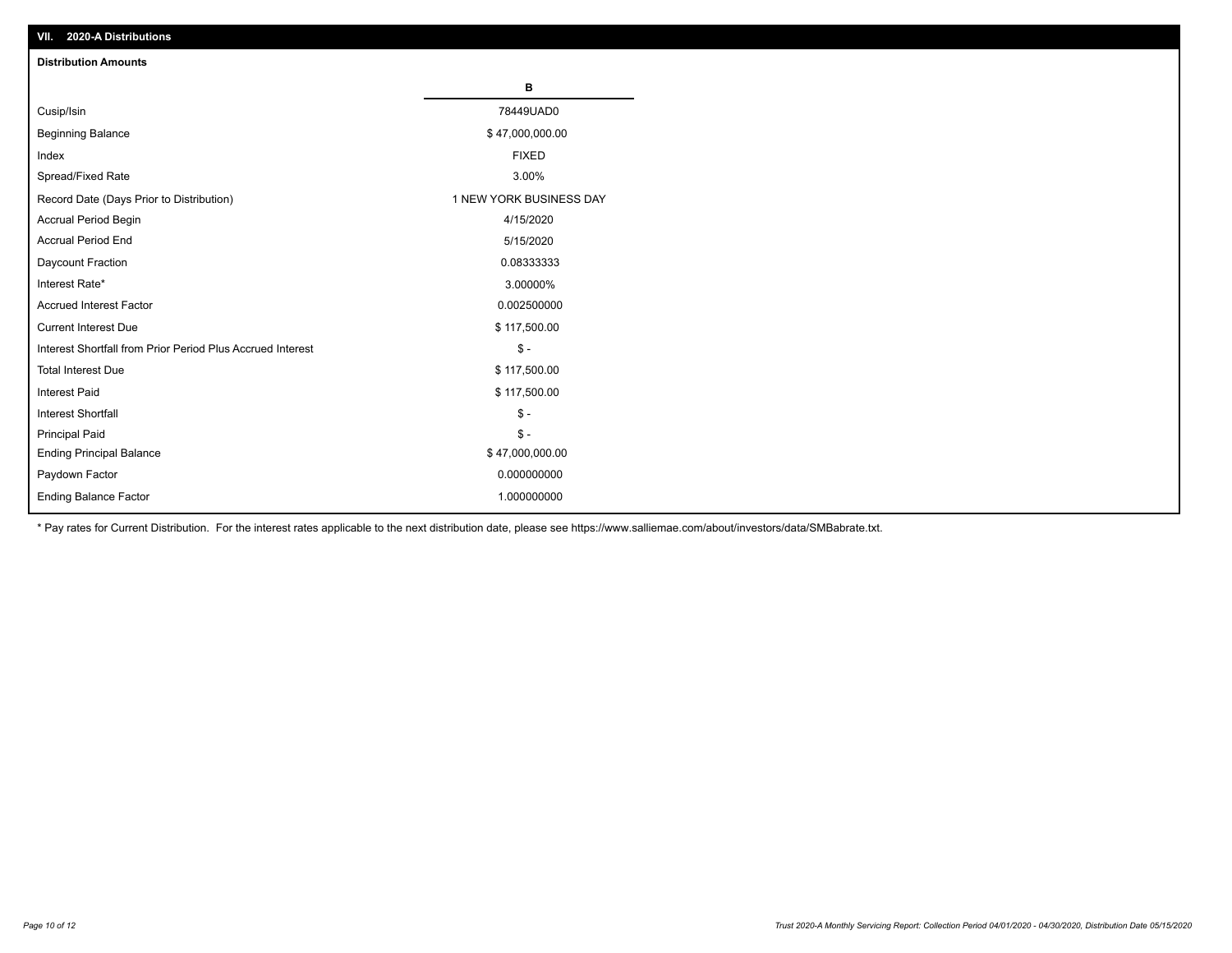## **Since Issued Total CPR**

$$
\text{total CPR} = 1 - \left(\frac{APB}{PPB}\right)^{\left(\frac{12}{MSC}\right)}
$$

APB = Actual period-end Pool Balance PPB = Projected period-end Pool Balance assuming no prepayments and no defaults Pool Balance = Sum(Principal Balance + Interest Accrued to Capitalize Balance) MSC = Months Since Cut-Off

#### **Since-Issued Total Constant Prepayment Rate (CPR)**

Since-Issued Total CPR measures prepayments, both voluntary and involuntary, for a trust student loan pool over the life of a transaction. For each trust distribution, the actual month-end pool balance is compared against a month-end pool balance originally projected at issuance assuming no prepayments and defaults. For purposes of Since- Issued Total CPR calculations, projected period end pool balance assumes in-school status loans have up to a six month grace period before moving to repayment, grace status loans remain in grace status until their status end date and then to move to full principal and interest repayment, loans subject to interim interest or fixed payments during their in-school and grace period continue paying interim interest or fixed payments until full principal and interest repayment begins, all other trust loans are in full principal and interest repayment status, and that no trust loan in full principal and interest repayment moves from full principal and interest repayment status to any other status.

## **Weighted Average Coupon**

*WAC1 = APB* ((*CIR*)\*(*APB*))

*WAC2 = APB*  $\frac{((APCL)^{*}(APB))}{APB}$  wac<sub>3</sub> =  $\frac{((ACTL)^{*}(A)P}{APB}$ 



APB = Actual period-end Pool Balance

CIR = Average of the Contractual Interest Rate (1)

APCL = Average of the Applicable Interest Rate (2)

ACTL = Average of the Actual Interest Rate (3)

### **Weighted Average Coupon (WAC)**

(1) Contractual Interest Rate represents the interest rate indicated in the Promissory Note

(2) Appliclable Interest Rate represents the interest rate after rate reductions, if applicable, are applied

(3) Actual Interest Rate represents the interest rate when borrower incentive programs and rate reductions, if applicable, are applied